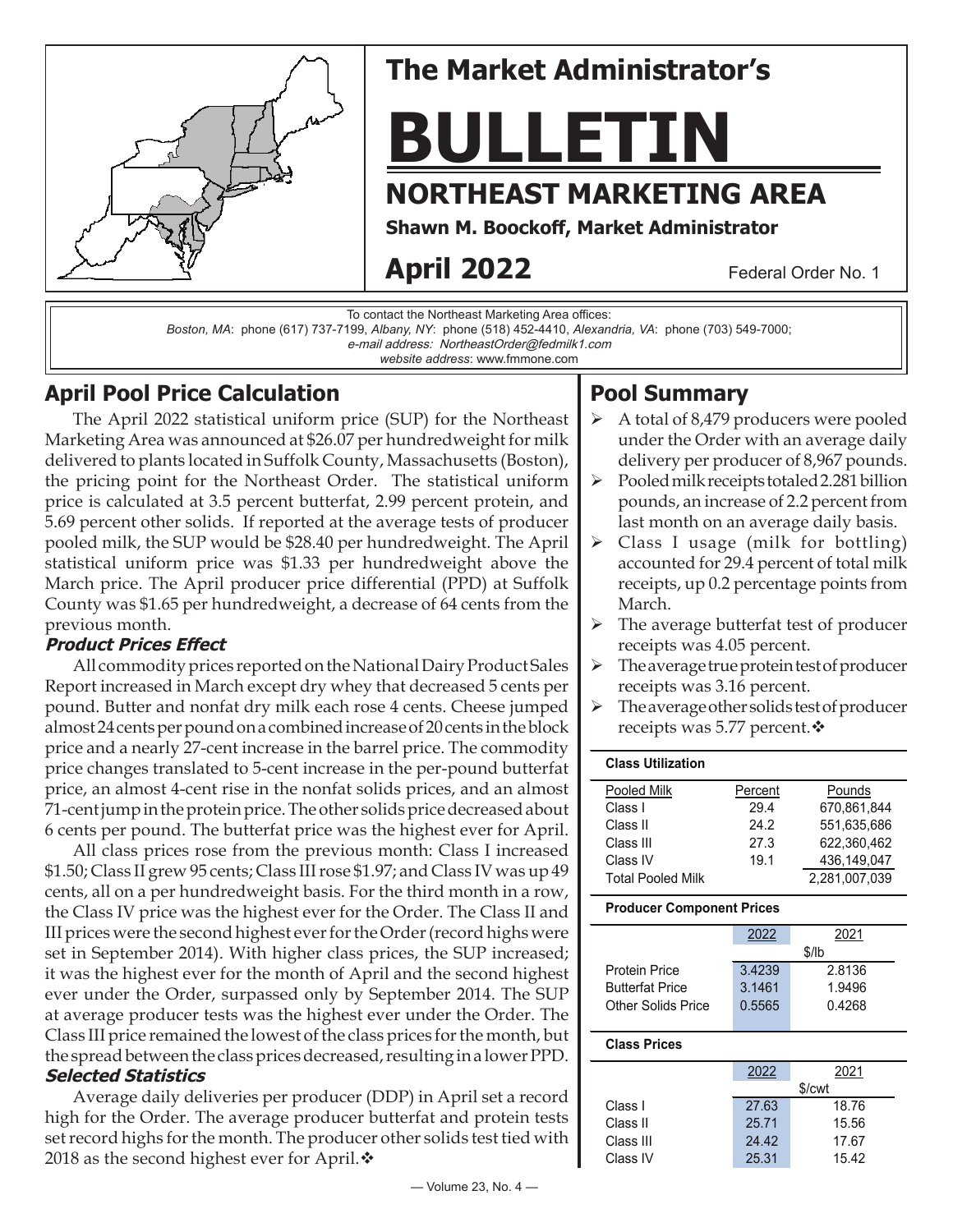## **Fluid Milk Container Sales Survey**

The 2021 container sales survey of Class I handlers regulated under the Northeast Order was recently completed. This survey is conducted biennially and records sales of fluid milk products by various package types and sizes for the month of November. The survey collects sales data from handlers (fully and partially regulated) under the Northeast Order that have sales of packaged fluid milk within the defined geographic region of the Northeast Milk Marketing Area. Sales reported by these handlers include those in the Marketing Area, along with sales to unregulated areas and other federal order areas. Data from responding handlers accounted for 99 percent of sales reported on pool reports; in 2019, survey responses accounted for 93 percent of total sales.

Started in 1964, the survey was conducted annually through 1967 and biennially since. Its purpose is to reflect bottling changes in the industry from various containers such as glass to paper and plastic, and from various sizes such as quarts to gallons and in later years, round single serve plastic containers. More recent surveys added organic products, extended shelf life (ultra and aseptic pasteurized), and additional categories in methods of distribution. It should be noted that this is only a survey, data are not verified through audit, and it is not necessarily representative of annual trends.

### **Container Size and Type**

After declining for many years, packaged sales reported on the survey by handlers in the Northeast increased from the last survey due to a combination of improved reporting percentage and the addition of plants pooled during the survey month. Sales reported on the November 2021 survey totaled 711 million pounds, up from 694 million pounds in November 2019.

For the first time, gallons accounted for less than half of all



#### **November Container Sales Survey**

|                                                               | 2019  | 2021    |  |  |  |  |
|---------------------------------------------------------------|-------|---------|--|--|--|--|
| Method of Distribution*                                       |       | Percent |  |  |  |  |
| Supermarket chains                                            | 37.5  | 38.3    |  |  |  |  |
| Mass merchandisers                                            | 10.0  | 12.7    |  |  |  |  |
| Club Stores                                                   | 6.3   | 6.1     |  |  |  |  |
| Convenience stores                                            | 7.8   | 5.8     |  |  |  |  |
| Drug Stores                                                   | 0.8   | 0.3     |  |  |  |  |
| Schools                                                       | 4.9   | 3.5     |  |  |  |  |
| Institutions                                                  | 1.8   | 2.5     |  |  |  |  |
| Wholesale distributors                                        | 22.5  | 23.5    |  |  |  |  |
| Home delivery routes                                          | 0.1   | 0.1     |  |  |  |  |
| Other                                                         | 8.3   | 7.2     |  |  |  |  |
| Total                                                         | 100.0 | 100.0   |  |  |  |  |
| Sales of packaged fluid milk products from regulated handlers |       |         |  |  |  |  |
| in the Northeast Marketing Area, unregulated areas, and       |       |         |  |  |  |  |
| other federal order areas. "Internet ordered home delivery"   |       |         |  |  |  |  |
| accounted for less than 0.1 percent.                          |       |         |  |  |  |  |

milk sold in the Northeast at 47.5 percent (see accompanying chart). They were followed by half gallons at 30.2 percent and quarts at 4.9 percent. Half pints were up from 8.9 to 9.4 percent. The round plastic 14, 12, and 10 ounce containers proportion declined to 0.25 percent, down from 0.5 percent in 2015 and 0.3 percent in 2017.

Changes in proportions of type of container were reported. Glass usage increased slightly from 0.16 percent in 2019 to 0.26 percent in 2021. Paper, which had risen to 22.5 percent in 2017, but declined to 17.8 in 2019, rose to 25.6 percent in 2021. Plastic usage decreased to 74.1 percent; it was 82.1 percent in 2019.

#### **Product Type**

Whole milk (unflavored, conventional and organic) continued to hold the largest market share, with 41.0 percent, unchanged from 2019. Sales of reduced fat (2 %), low fat (1%), and fat free (skim) accounted for a combined total of 49.1 percent, a decline from the last survey (50.2 percent in 2019). Flavored milk and drinks (lower fat flavored milk) had 6.9 percent of all sales, up from 6.3 percent in 2019. Buttermilk and eggnog combined accounted for 2.9 percent, up from 2.3 percent in the last survey.

*(continued on page 3)* Conventional milk accounted for 76.0 of all survey sales reported, this is a significant drop from 88.8 percent in 2019. Organic milk (included regular and flavored, whole and lower fat varieties) rose to 8.9 percent, up from 5.8 in the last survey. Within the organic category, 47.3 percent was whole milk, the remaining was lower fat (reduced, low fat, and skim) products. Extended shelf life (ESL) products accounted for 15.1 percent of the total sales reported, up significantly from 5.4 percent in 2019. These changes in conventional, ESL, and organic are most likely due to the addition of certain pool plants and improved reporting rate.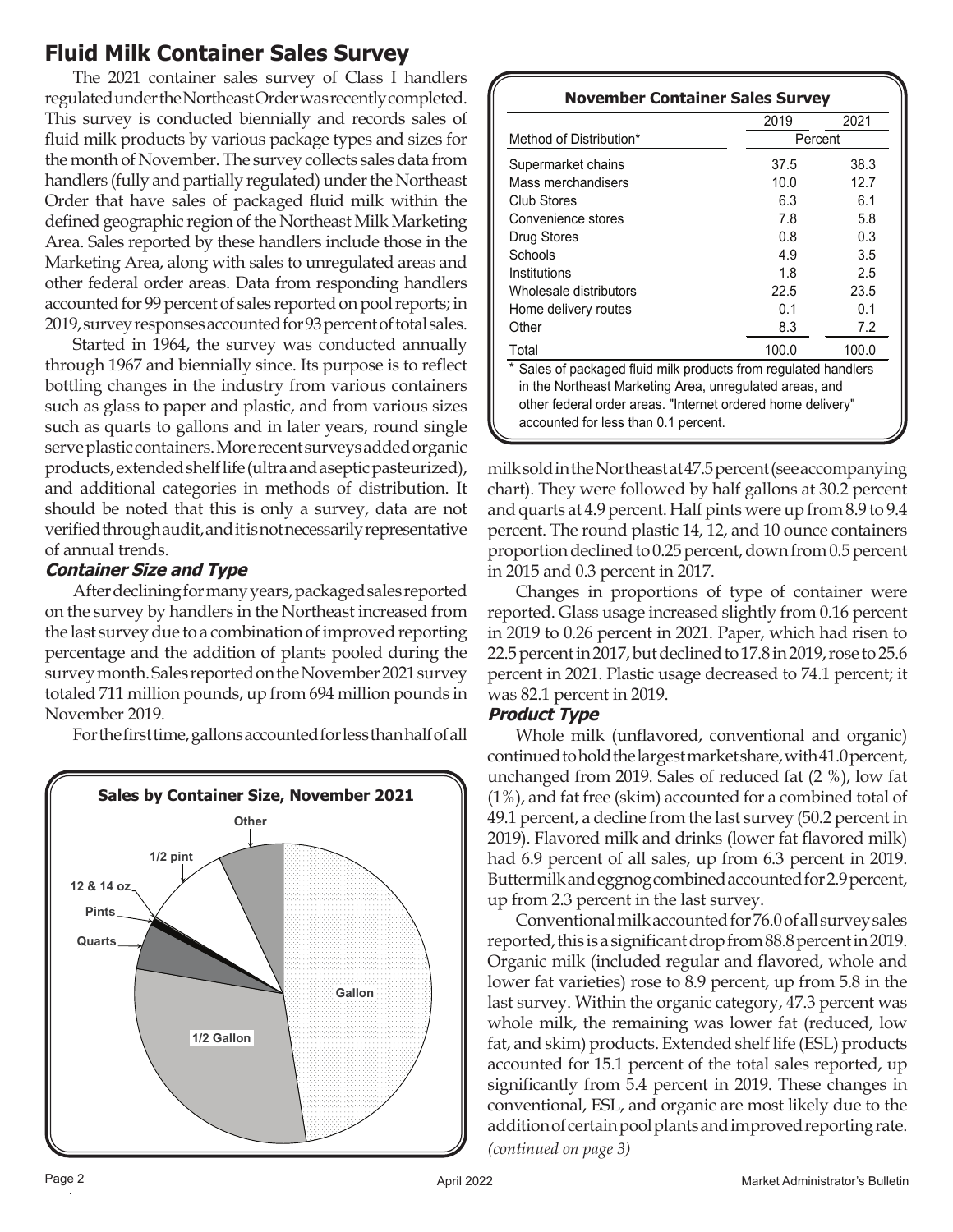### **Fluid Milk** (continued from page 2)

Within product categories, ESL accounted for 11.2 percent of whole milk, 20.9 percent of reduced fat, 10.9 percent of low fat, 18.2 percent of fat free, and 9.1 percent of flavored milk. **Method of Distribution**

Internet Ordered Home Delivery, added as a category to the Methods of Distribution section in the last survey was still too small to register any percentage. Supermarket sales accounted for the largest volume at 38.3 percent (see

. . . . . . . . .

## **Market Update**

So far in 2022, SUP prices have been close to record setting and reminiscent of 2014 prices. Using May 18, 2022, Chicago Mercantile Exchange (CME) futures prices of Class III and IV milk and estimates of Northeast Order class utilizations, the SUP at the Boston, MA, location projects 2022 to average \$25.16 per cwt with an average producer price differential of \$1.98 per cwt. The estimated average 2022 SUP is over \$7.00 above the 2021 SUP average and \$0.88 above the record 2014 average. CME futures prices of Class III and IV milk average \$23.18 and \$24.12 per cwt, respectively, and suggest a 2022 average Class I milk price of \$27.27 per cwt and a Class II price of \$24.58 per cwt. **Feed Prices**

Feed Prices in the first quarter of 2022 continue the month-over-month increases that occurred in the last quarter of 2021, as displayed in the chart below. Corn prices increased 17.8 percent from January to March, starting the year at \$5.57 per bushel and rising to \$6.56 per bushel. CME corn futures prices for the remainder of 2022 bounce between \$7.00 to \$8.00 per bushel, using May 18 CME prices, and average \$7.23 per bushel for 2022. Soybean prices increased 19.4 percent in the first 3 months of 2022, starting the year at



accompanying table). Wholesale distributors were second, followed by mass merchandisers (Wal-Mart, Target, etc.) Club stores (Costco, Sam's Club, BJs Wholesale, etc.) fell slightly to 6.1 percent from to 6.3 percent in 2019. Convenience stores (not drug stores) dropped to 5.8 percent from 7.8 percent in 2019. Sales to Institutions and Schools declined to 6.1 percent from 6.7 percent in 2019, partly due to Covid-19 repercussions and online education.

\$12.90 per bushel and rising \$2.50 by March. CME futures for soybeans predict a less dramatic fluctuation in price for the rest of the year, ending the year at \$15.01 with a yearly average of \$15.45 per bushel. Alfalfa hay experienced the smallest increase in price in 2022; it rose to \$221.00 per ton in March from \$211 in January, an increase of 4.7 percent. Prices for alfalfa hay have steadily risen every month since December 2020 except for November 2021 and January 2022. **Exports**

According to the U.S. Dairy Export Council (USDEC) U.S. dairy export values in 2022 up to the month of March increased 25 percent over 2021, an increase of \$172 million for a total of \$860 million. However, total milk solids exports for the same time decreased 1 percent, 2,005 metric tons (MT), from the previous year, largely due to decreased exports in nonfat dry milk (NFDM), dry whey, and lactose. NFDM declined 7 percent (6,373 MT), lactose fell 18 percent (2,254), and dry whey decreased 18 percent (4274 MT). Increased exports of higher valued items such as cheese and butterfat helped propel the total export value over the previous year. Cheese specifically grew exports by 13 percent, having exported an additional 4,773 MT. The

> U.S. increased cheese exports in March to Mexico to 26 percent, Southeast Asia to 15 percent, Korea to 15 percent, and Japan to 6 percent.

#### **Infl ation**

The Bureau of Labor Statistics (BLS) reported the Consumer Price Index (CPI) increased 8.3 percent for all items in April 2022 vs April 2021, with a 9.4 percent increase in the cost of food. The CPI for dairy and related products grew slightly higher than all items at 9.1 percent relative to April 2021 and rose 2.4 percent from the previous month. Milk prices were up 14.7 percent, with whole milk prices increasing faster at 15.5 percent. Cheese and ice cream prices reported lower annual increases with 6.5 percent and 4.7 percent, respectively, while all other dairy and related product prices rose 9.0 percent.